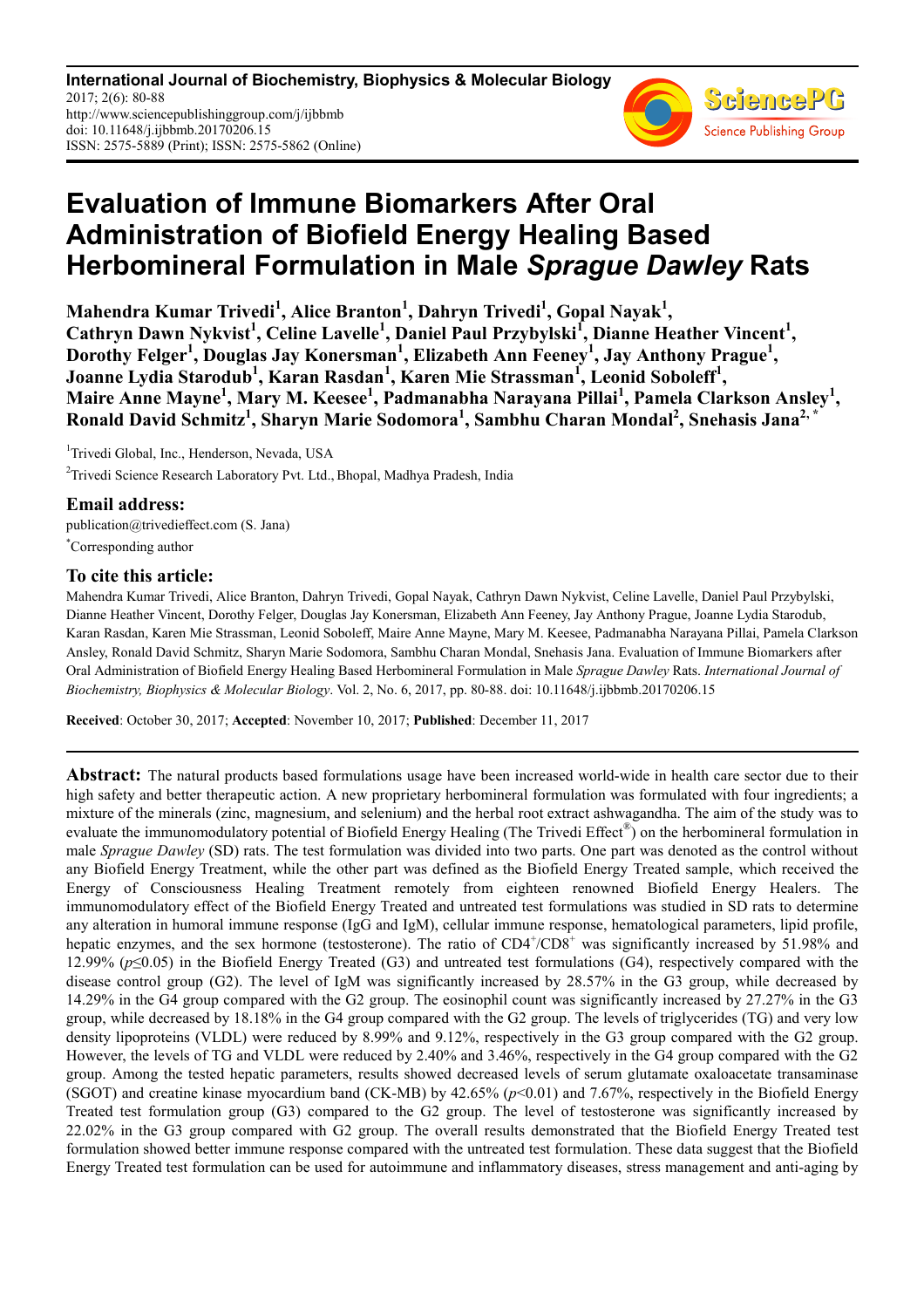improving overall health.

**Keywords:** Biofield Energy Healing Treatment, Biofield Energy Healers, The Trivedi Effect® , Herbomineral Formulation, Immune-modulation, Testosterone, Anti-aging, Inflammatory Disease and Stress Management

# **1. Introduction**

In developing and developed countries alike, medicinal plant-derived drugs are continuously gaining popularity due to their natural origin, high safety, better therapeutic response, and less side effects. Many traditional and complementary medicines are derived from medicinal plants, minerals, and organic matter, which are commonly used for the prevention and treatment of many diseases. The therapeutic properties of the plant extracts have been recognized and utilized worldwide since ancient times [1, 2]. Scientific studies have identified the immunomodulatory properties of medicinal plants, which can be further potentiated with the addition of some minerals that regulate the immune cells. These types of formulations are welldefined as herbomineral formulations and are the major target of pharmaceutical companies as daily dietary supplements. However, the use of natural remedies has gained importance when the conventional medicines are ineffective for certain diseases. Herbal and traditional medicines are suitable candidates for the new therapeutics due to their vast chemical diversity and various biological effects [2]. Several marketed medicinal formulations are in use, but the serious concern is the safety issues, as most of them are associated with the side effects [4]. With respect to the safety issues, a new proprietary herbomineral formulation was formulated with a combination of the herb *Withania somnifera* (ashwagandha) root extract and three minerals *viz.* zinc, magnesium, and selenium. All the individual components have been reported with significant biological activities such as antioxidant, anti-inflammatory, anti-viral, and immune modulating [5-7]. In general, the ashwagandha plant has been reported for immunomodulatory activity, antitumor, antibacterial effects, a role in cancer treatment, and many more with available pre-clinical and clinical reports [8, 9]. Besides, the minerals such as selenium, zinc, copper, and magnesium have been reported for a beneficial role in immunomodulation [5].

In recent years, several scientific reports along with clinical trials have shown the useful effects of Biofield Energy Therapy worldwide as an alternative treatment method, which has been known for its significant impact on cancerous cells [10]. With respect to many scientific reports, the Energy of Consciousness Healings Treatment (Biofield Energy Healing) have been reported to have significant outcomes that may prove to be a more cost effective alternative than other approaches [11]. The use of Complementary and Alternative Medicine (CAM) therapies have increased as the preferred mode of treatment, among which Biofield Therapy (or Healing Modalities) is one approach that has been reported to have several benefits to

enhance physical, mental, and emotional human wellness. However, the Biofield Energy can exist in different forms such as kinetic, magnetic, potential, electrical, and electromagnetic. The human body has the power to produce low intensity electromagnetic signals known as the Biofield. Thus, a human has the ability to harness energy from the environment and transmit it to any living or nonliving object(s) around the globe. The objects always receive the energy and respond in a useful way. This process is known as Biofield Energy Healing Treatment (The Trivedi Effect® ). Based on the literature data, the Biofield Energy Treatment in terms of a Complementary and Alternative Medicine (CAM) approach was practiced worldwide [12]. The National Center of Complementary and Integrative Health (NCCIH) has recognized and accepted Biofield Energy Healing as a Complementary and Alternative Medicine (CAM) health care approach in addition to other therapies, medicines and practices such as natural products, deep breathing, yoga, Tai Chi, Qi Gong, chiropractic/osteopathic manipulation, meditation, massage, special diets, homeopathy, progressive relaxation, guided imagery, acupressure, acupuncture, relaxation techniques, hypnotherapy, healing touch, movement therapy, pilates, rolfing structural integration, mindfulness, Ayurvedic medicine, traditional Chinese herbs and medicines, naturopathy, essential oils, aromatherapy, Reiki, and cranial sacral therapy. To this day, Biofield Energy Healing has had a significant impact in the transformation of living organisms and nonliving materials including metals, polymers, ceramics, chemicals, and pharmaceutical compounds. In addition, Biofield Energy Healing Treatment (The Trivedi Effect® ) outcomes have been published in numerous peer-reviewed science journals due to its significant impact in many scientific fields such as cancer research [13, 14], microbiology [15-18], genetics [19, 20], pharmaceutical science [21-24], agricultural science [25- 28], and in materials science [29-32]. In this study, the authors evaluated the impact of the Energy of Consciousness Healing (The Trivedi Effect® ) Treatment on the designated herbomineral formulation for immunomodulatory potential with respect to the cellular and humoral immune response, hematological parameters, lipid profile, hepatic enzymes, and sex hormone in male *Sprague Dawley* rats.

# **2. Materials and Methods**

#### *2.1. Chemicals and Reagents*

Ashwagandha root extract powder was procured from Sanat Products Ltd., India. Zinc chloride and magnesium (II)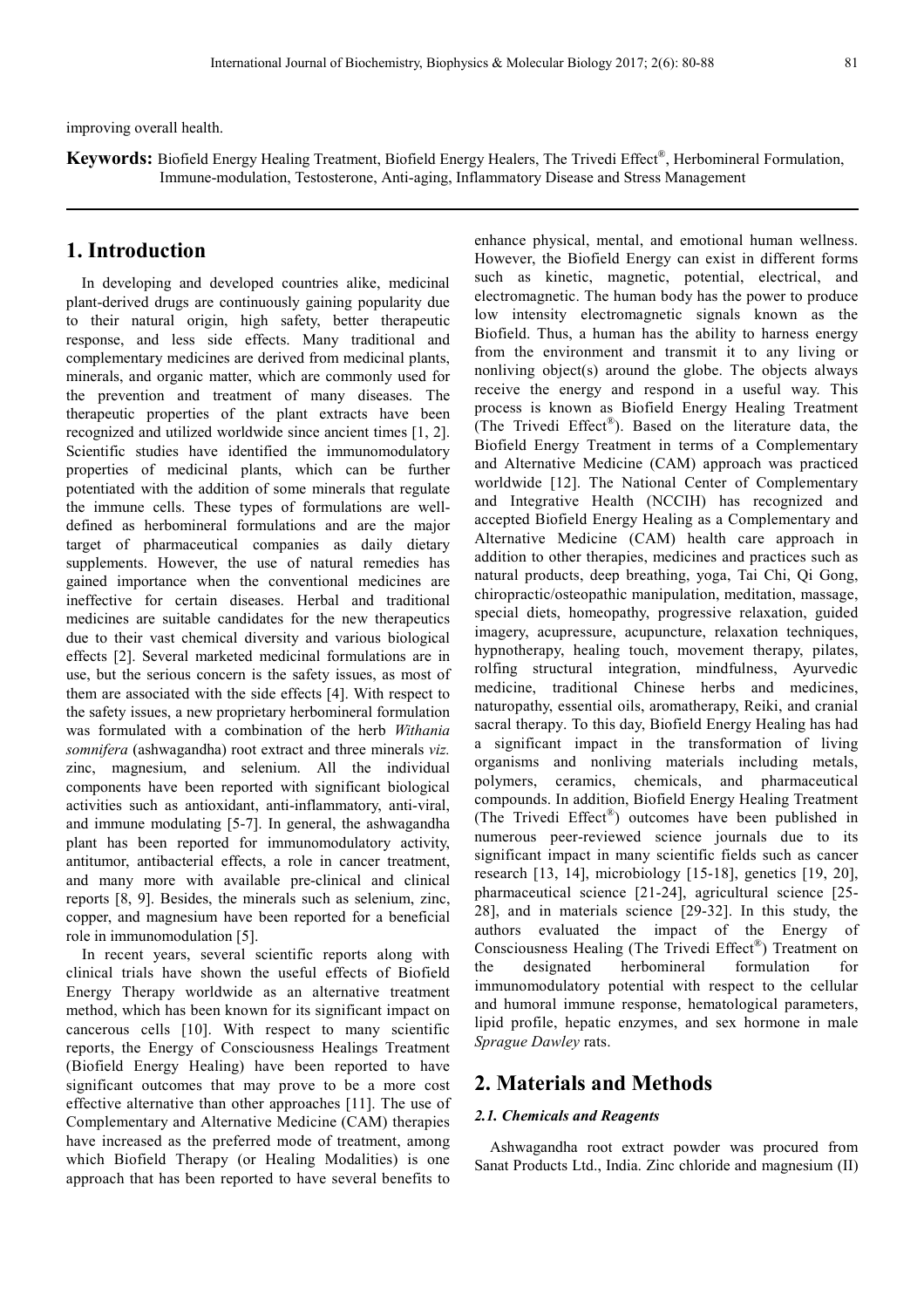gluconate hydrate were procured from TCI, Japan. Sodium selenate was procured from Alfa Aesar, USA. Pyrogallol, Levamisole hydrochloride, and sodium carboxymethyl cellulose (Na-CMC) were procured from Sigma Chemical Co. (St. Louis, MO). All the other chemicals used in this experiment were analytical grade procured from India.

## *2.2. Laboratory Animals*

Randomly breed *Sprague Dawley* (SD) male rats were purchased from M/s. Vivo Bio Tech Ltd., Hyderabad, India. The animals were divided into six groups (n=6) based on their body weight. Illumination was controlled to give 12 hours light and 12 hours dark cycle during the 24 hours period alongwith a temperature of  $22 \pm 3$ °C, humidity of 30% to 70%. Standard chow diet was procured from M/s. Golden feeds, Mehrauli, New Delhi, India was provided *ad libitum* to all the groups of animals during the experiment. The animals were received reverse osmosis filtered drinking water *ad libitum* by a water dispensing bottle. All the procedures were in strict accordance with the Guide for the Care and Use of Laboratory Animals published by the US National Institutes of Health. The approval of animal experiment was obtained by the Institutional Animal Ethics Committee prior to conduct an experiment.

# *2.3. The Trivedi Effect® - Energy of Consciousness Treatment Strategies*

The herbomineral test formulation was divided into two parts. One part of the test formulation was treated with Biofield Energy by renowned Consciousness Energy Healers (also known as The Trivedi Effect® ) and coded as the Biofield Energy Treated formulation, while the second part of the test formulation did not receive any sort of treatment and was defined as the untreated test formulation. This Biofield Energy Treatment was provided to the test formulation through a group of eighteen Biofield Energy Healers who participated in this study and performed the Biofield Energy Treatment remotely. Eleven Biofield Energy Healers were remotely located in the U.S.A., four were remotely located in Canada, one in the UK, one in Russia and one in Ireland. The test herbomineral formulation was located in the research laboratory of Dabur Research Foundation, New Delhi, India. This Biofield Treatment was administered for 5 minutes through the Healer's Unique Energy Transmission process remotely to the test formulation under the laboratory conditions. Besides, one group of animals was also received Biofield Energy Treatment by the same Biofield Energy Healers under similar conditions. None of the Biofield Energy Healers in this study visited the laboratory in person, nor had any contact with the herbomineral samples. Further, the control group was treated with a "sham" healer for comparative purpose. The sham healer did not have any knowledge about the Biofield Energy Treatment. After that, the Biofield Energy Treated and untreated test formulation were returned in the similar sealed condition and kept in recommended storage condition.

## *2.4. Antigen (Sheep RBC)*

The blood was obtained from the jugular vein of a healthy sheep and transferred immediately to the heparinized tube. Then erythrocytes were separated from plasma by centrifugation (400 *g*, 10°C, 10 minutes), washed twice with the normal saline and then further diluted in the saline and the samples were analyzed by Hematology analyzer (Abbott Model-CD-3700). Depending on the number of erythrocytes in the the samples were further diluted (using saline) before injecting to the rat [33].

## *2.5. Experimental Procedure*

After 5 days of acclimatization, the animals were randomized and grouped based on the body weight. Normal control (G1) was received an oral suspension of 0.5% carboxy methyl cellulose-sodium salt *via* gavage. The disease control group (G2) was received pyrogallol through intraperitoneal (*i.p.*) route at a dose of 100 mg/kg once daily for 7 days. The G3 and G4 animals were received the Biofield Energy Treated and untreated test formulations, respectively at 1105.005 mg/kg b.wt, *p.o.* The G5 animals received levamisole at a dose of 50 mg/kg *p.o.* The G6 animals were received the Biofield Energy Treatment *per se* at day -15. Further, all the animals except normal control group (G1) received pyrogallol at a dose of 100 mg/kg through *i.p.* route once daily from day 1 to day 7. The animals were treated with the Biofield Energy Treated and untreated herbomineral formulations to the G3 and G4 animals respectively, 1 hour before pyrogallol challenge in the morning once daily for 22 days. On day  $7<sup>th</sup>$  and  $13<sup>th</sup>$ , all the animals in the G2 to G6 except G1 were challenged with sheep red blood cells (sRBC)  $(0.5 \text{ X } 10^9/100 \text{ gm}; i.p.).$ as the antigenic material to sensitize them for immunological parameters. The animals were kept on overnight fasting on day 22. The next day on day 23 the animals were bled and the samples were subjected for humoral immune response (IgG and IgM), cellular immune response (CD4<sup>+</sup> and CD8<sup>+</sup>), hematology, biochemistry, and sex hormone (testosterone). After bleeding all the animals were euthanized using  $CO<sub>2</sub>$  asphyxiation followed by exsanguination.

## *2.6. Assessment of Cellular and Humoral Immune Responses*

For humoral immune response, the immunoglobulins such as IgG and IgM were estimated using Mini Vidas, Biomeurix (French) from serum, using commercially available kits. Flow cytometry was used to evaluate the CD4<sup>+</sup> and CD8<sup>+</sup> cells in blood as a measure of the cellular immune response. The mean value was calculated for each group with SEM. The percent change in treated group were calculated as compared to vehicle treatment group.

# *2.7. Measurement of Hematology Parameters*

On  $23<sup>rd</sup>$  day of the experiment, blood was collected from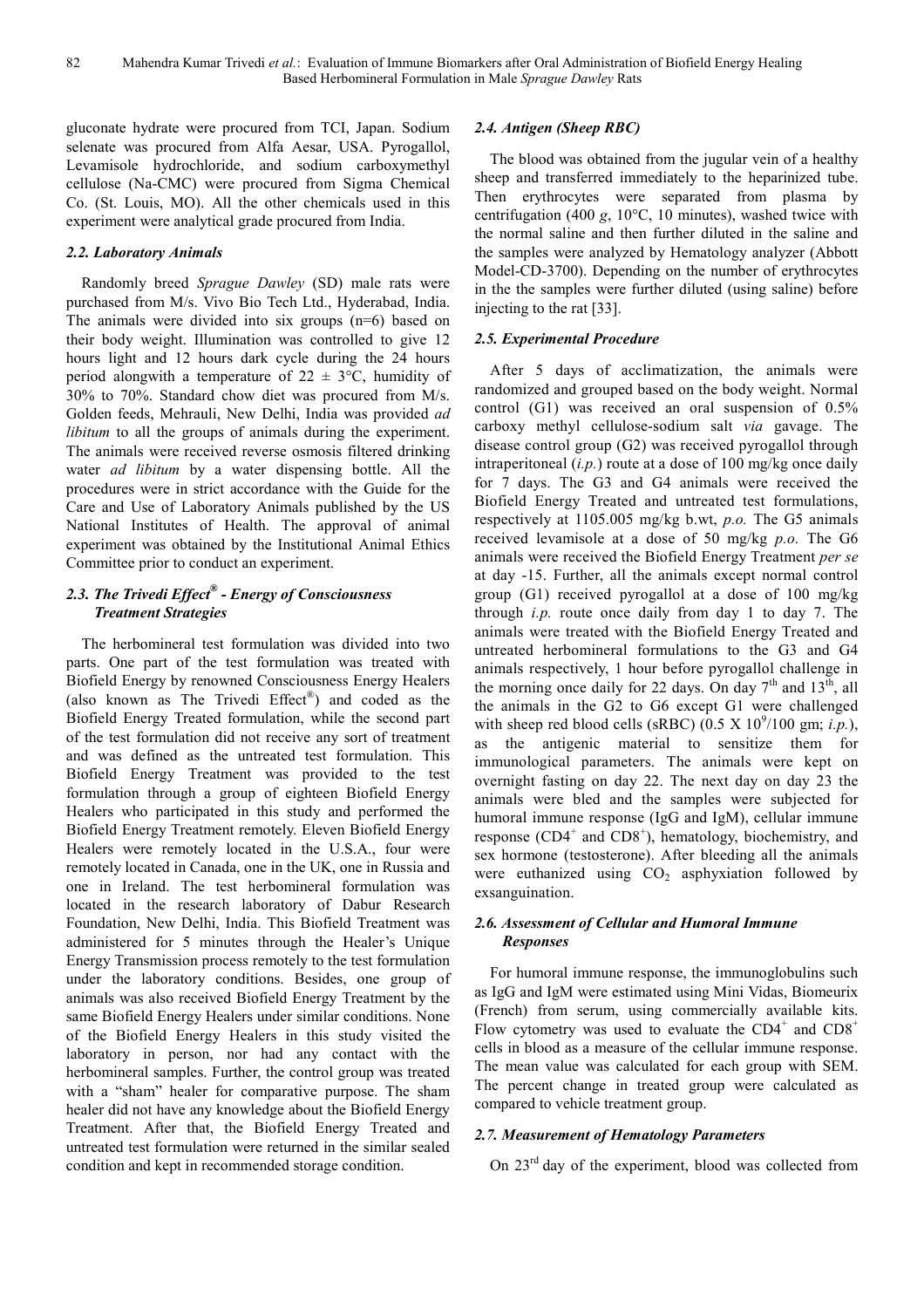the retro-orbital plexus using capillary tubes and hematology parameters such as total leukocyte count (TLC) and five parts differential leukocyte count (DLC) were analysed using Hematology analyzer (Abbott Model-CD-3700).

### *2.8. Measurement of Lipid Profile and Hepatic Enzymes*

Serum biochemistry parameters such as total cholesterol (TC), triglycerides (TG), low density lipoprotein (LDL), high density lipoprotein (HDL), very low density lipoprotein (VLDL), alkaline phosphatase (ALP), serum glutamic oxaloacetic transaminase (SGOT), and serum glutamatepyruvate transaminase (SGPT) were analysed in the test formulation.

#### *2.9. Measurement of Sex Hormone*

Testosterone was analysed in serum using commercial kits. The mean value was calculated for each group with SEM.

#### *2.10. Statistical Analysis*

The data were expressed as mean  $\pm$  standard error of mean (SEM) and subjected to statistical analysis using Sigma Plot (Version 11.0). Student's *t*-test was done with a comparison among control and treatment groups. The *p*≤0.05 was considered as statistically significant.

# **3. Results and Discussion**

#### *3.1. Measurement of Cellular Responses*

The effects of the Biofield Energy Treated and untreated test formulation on the ratio of  $CD4^+/CD8^+$  in male rats are shown in the Figure 1. The ratio of  $CD4^+/CD8^+$  was 1.40, 3.54, 5.38, 4.00, 7.19, and 3.51 in the normal control (G1), disease control (G2), Biofield Energy Treated test formulation (G3), untreated test formulation (G4), levamisole (G5), and Biofield Energy Treatment group *per se* at day -15 (G6), respectively. Results suggest that the ratio was increased by 51.98%, 12.99%, and 103.11%  $(p \leq 0.05)$  in the G3, G4, and G5 groups, respectively compared with the G2 group. It was reported that the  $CD4^+$ cells can protect and fight against infections, while CD8<sup>+</sup> cells can have the capacity to kill cancer cells and other invaders. The ratio of  $CD4^+/CD8^+$  reflect the health of the immune system and the normal ratio is suggested as 2. If the ratio is higher, it suggest that the immune system is stronger as compared with the low ratio of  $CD4^{\dagger}/CD8^{\dagger}$ , which reflects infection [34, 35]. The experimental results suggest that the Biofield Energy Treated test formulation improved the ratio of  $CD4^+/CD8^+$  by 51.98%, while the untreated test formulation increased by 12.99%. This suggest that The Trivedi Effect® has the capacity to do significant change in the immune system, and the Biofield Energy Treated test formulation has the capacity to modulate the overall immune function.



*Figure 1. The effects of the Biofield Energy Treated and untreated test formulations on cellular immune-biomarkers (CD4<sup>+</sup> and CD8<sup>+</sup> ) after 22 consecutive days of treatment in male rats by oral route. G: Group; G1: Normal control; G2: Disease control; G3: Biofield Energy Treated test formulation; G4: Untreated test formulation; G5: Levamisole; G6: Biofield Energy Treatment group per se at day -15. All the values are represented as mean ± SEM (n=6);\*p≤0.05 vs G2.* 

#### *3.2. Measurement of Humoral Responses*

Antibody molecules, a product of B lymphocytes and plasma cells, are the central component to produce humoral immune responses. The IgG and IgM are the major immunoglobulin which are involved in the complement activation, opsonization, neutralization of toxins, *etc*. The effects of both the Biofield Energy Treated and untreated test formulations of IgM and IgG levels in male rats are shown in the Figures 2 and 3, respectively. The levels of IgM and IgG were increased by 40% and 19.5%, respectively in the disease control group (G2) compared with the normal control (G1). Further, IgM was increased by 28.57% in the Biofield Energy Treated group (G3), while decreased by 14.29% in the untreated test formulation compared with the G2 group. Besides, the level of IgG was reduced by 19.67% and 11.72% in the Biofield Energy Treated and untreated formulation groups, respectively compared with the G2 group. The Biofield Energy Treatment group *per se* (day -15) (G6) showed 16% reduction of IgG level compared with the G2 group. Additionally, the levels of IgM and IgG were reduced by 28.57% and 13.39%, respectively in the positive control (levamisole) group (G5) compared with the G2. Yamada *et al.* had reported that ashwagandha enhance the immune function by increasing immunoglobulin production [36]. Experimental studies reported that an influence of zinc nutriture on the balance between lymphocyte TH1 elements and functions (cell-mediated immunity) and TH2 elements and functions (humoral immunity). Deficiency of zinc induces the production of a low-molecular-weight humoral factor [37]. In this experiment, the Biofield Energy Treated test formulation showed significant an increased in the level of IgM compared to the both untreated test formulation and disease control groups. The data was support with the findings of Yamada and Solomons *et al.* [36, 37].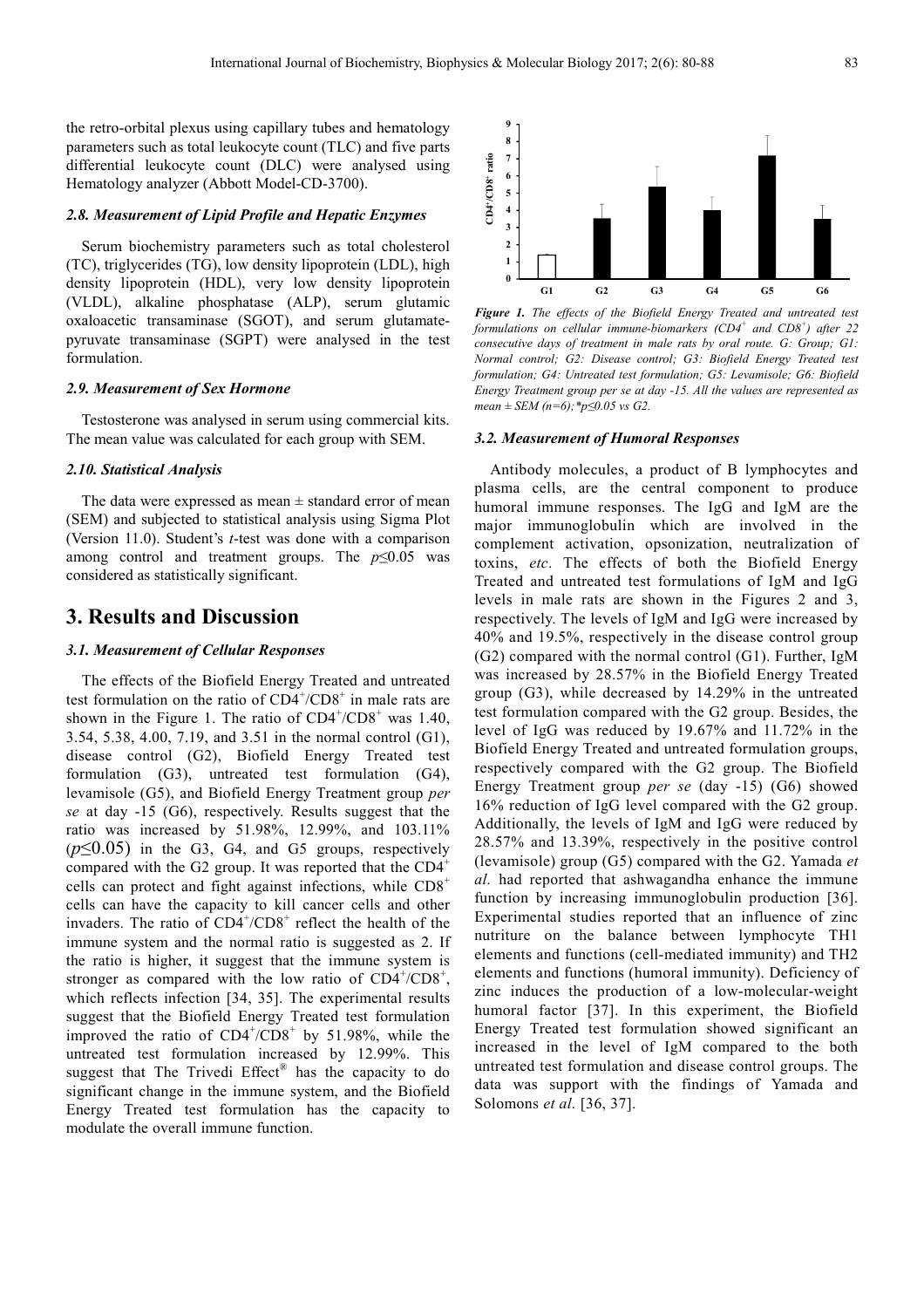

*Figure 2. The effects of the Biofield Energy Treated and untreated test formulations on immunoglobulin (IgM). All the values are represented as mean ± SEM (n=6).* 



*Figure 3. The effects of the Biofield Energy Treated and untreated test formulations on immunoglobulin (IgG). All the values are represented as mean ± SEM (n=6).* 

#### *3.3. Measurement of Hematology Parameters*

The results of the hematology parameters such as total and differential leucocytes counts are shown in the Table 1. Immunosuppression induced by pyrogallol showed a reduction of TLC, neutrophils, and monocytes by 2.56%, 17.26%, and 16.5%, respectively in the disease control group (G2) compared with the normal control group (G1). The TLC was increased by 2.39% and 16.71% in the Biofield Energy Treated test formulation (G3) and untreated test formulation group (G4), respectively compared with the G2. The eosinophil level was increased by 27.27% in the G3 group, while decreased by 18.18% in the G4 group compared with the G2. The levels of TLC, neutrophils, and monocytes were increased by 11.58%, 8.91%, and 19.76%, respectively in the Biofield Energy Treatment group *per se* (day -15) (G6) compared with the G2 group. However, the levels of lymphocytes and eosinophils were decreased by 1.68% and 27.32%, respectively in the Biofield Energy Treatment group *per se* (day -15) (G6) compared with the G2 group. The positive control levamisole showed 12.41%, 21.09%, and 19.76% increased in the levels of TLC, neutrophils, and monocyte, respectively compared with the G2.

The eosinophils play the role of a beneficial modulatory element or an innocent bystander. Jung *et al.* (2014) an increasing number of experimental observations indicate that eosinophils has multifunctional leukocytes involved in diverse inflammatory and physiologic immune responses. They have found that the potential role of eosinophils as a modulators of the intestinal immune system [38]. This study therefore demonstrated that the Biofield Energy Treated test formulation showed significant an increased the level of eosinophil by 35.62% compared with the untreated test formulation. Another researcher has reported that the effects of eosinophils and neutrophils in the protective innate immune response. Besides, the Biofield Energy Treated group also increased the level of neutrophil by 8.91% compared with the disease control. The data were well supported with literature [39].

*Table 1. Effects of the Biofield Energy Treated and untreated test formulations on hematological parameters.* 

| Group          | TLC (10 <sup>3</sup> /mm <sup>3</sup> ) | Neutrophils $(\% )$ | Lymphocytes $(\% )$ | Eosinophils $(% )$ | Monocyte $(\% )$ |
|----------------|-----------------------------------------|---------------------|---------------------|--------------------|------------------|
| G1             | $8.60 \pm 0.64$                         | $20.33 \pm 1.23$    | $75.83 \pm 1.51$    | $1.83 \pm 0.40$    | $2.00 \pm 0.52$  |
| G <sub>2</sub> | $8.38 \pm 0.72$                         | $16.83 \pm 2.34$    | $79.67 \pm 1.98$    | $1.83 \pm 0.40$    | $1.67 \pm 0.21$  |
| G <sub>3</sub> | $8.58 \pm 1.33$                         | $17.33 \pm 1.93$    | $79.17 \pm 2.01$    | $2.33 \pm 0.42$    | $1.17 \pm 0.17$  |
| G <sub>4</sub> | $9.78 \pm 1.19$                         | $17.33 \pm 2.56$    | $79.50 \pm 2.50$    | $1.50 \pm 0.34$    | $1.67 \pm 0.21$  |
| G5             | $9.42 \pm 0.92$                         | $20.83 \pm 2.87$    | $75.83 \pm 3.04$    | $1.33 \pm 0.21$    | $2.00 \pm 0.00$  |
| G <sub>6</sub> | $9.35 \pm 1.09$                         | $18.33 \pm 1.48$    | $78.33 \pm 1.50$    | $1.33 \pm 0.21$    | $2.00 \pm 0.00$  |

Analysis of the hematological profile like total and differential (5 parts) counts of white blood corpuscles after consecutive 22 days treatment of the test formulation in male rats. All the values are represented as mean  $\pm$  SEM (n=6). TLC: Total leukocyte count; %: Percentage

#### *3.4. Measurement of Lipid Biomarkers*

The effects of the Biofield Energy Treated and untreated test formulations on the serum lipid profile are presented in the Table 2. Immunosuppression was induced by pyrogallol showed reduction of all the lipid parameters such as total cholesterol, TG, HDL, LDL, and VLDL by 8.18%, 21.78%, 7.71%, 4.60%, and 21.86%, respectively in the disease control group (G2) compared with the normal control group (G1). The levels of total cholesterol, TG, LDL, and VLDL were reduced by 1.3%, 8.99%, 0.23%, and 9.12%, respectively in the Biofield Energy Treated group (G3) compared with the G2. Besides, the untreated test formulation group (G4) exhibited the decrease levels of TG and VLDL by 2.40% and 3.46%, respectively compared with the G2. There was a significant reduction by 31.64% and 31.81% (*p*≤0.05) of the levels of TG and VLDL, respectively in the Biofield Energy Treatment group *per se* (day -15) (G6) compared with the G2 group.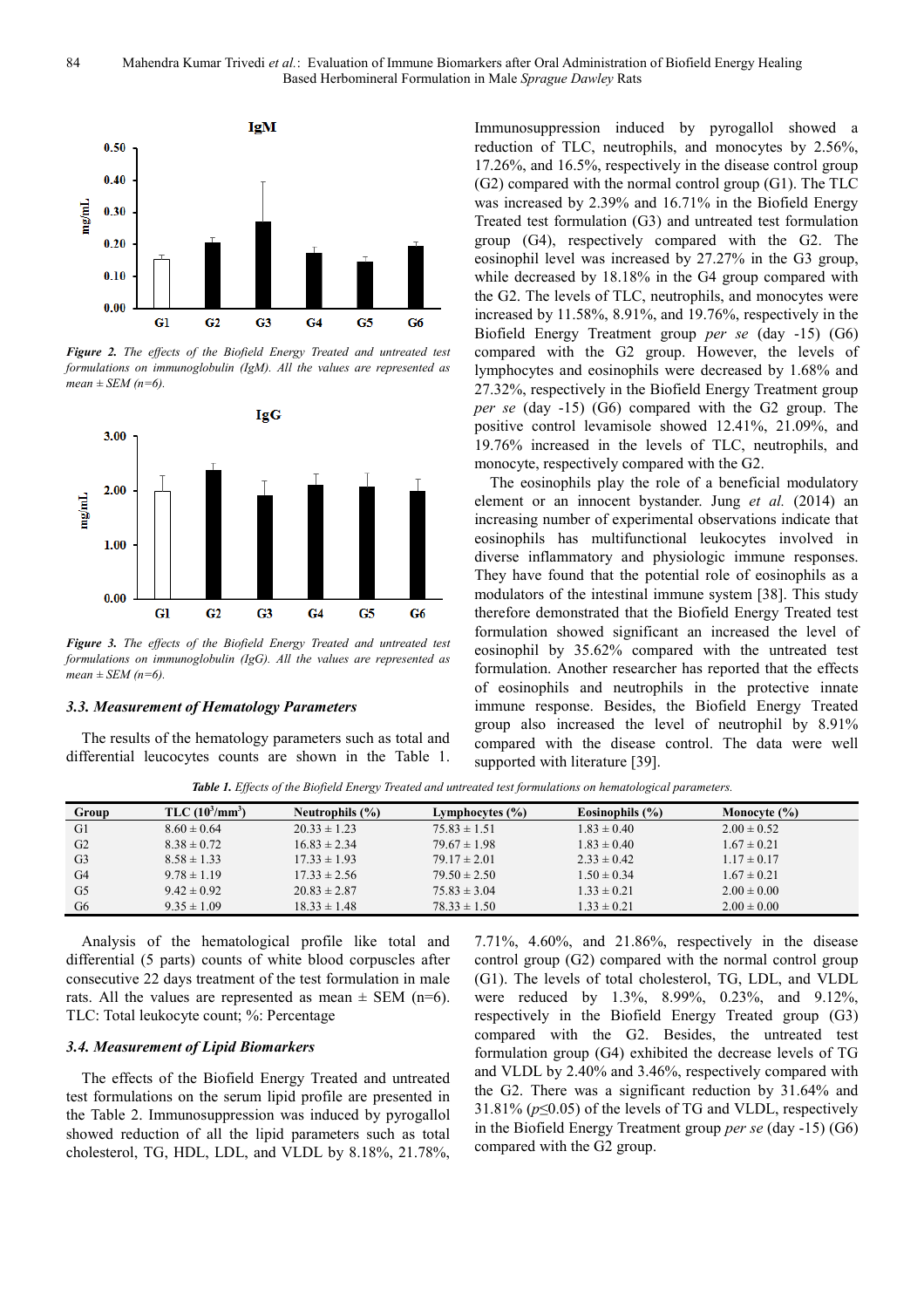| Group          | Total Cholesterol (mg/dL) | Triglyceride (mg/dL) | $HDL$ (mg/dL)    | $LDL$ (mg/dL)    | $VLDL$ (mg/dL)    |
|----------------|---------------------------|----------------------|------------------|------------------|-------------------|
| G1             | $73.13 \pm 4.90$          | $61.85 \pm 3.96$     | $15.82 \pm 0.96$ | $44.97 \pm 5.19$ | $12.35 \pm 0.79$  |
| G2             | $67.15 \pm 5.89$          | $48.38 \pm 3.61$     | $14.60 \pm 0.85$ | $42.90 \pm 5.34$ | $9.65 \pm 0.72$   |
| G <sub>3</sub> | $66.28 \pm 5.14$          | $44.03 \pm 3.86$     | $14.72 \pm 1.36$ | $42.80 \pm 4.86$ | $8.77 \pm 0.78$   |
| G <sub>4</sub> | $69.50 \pm 2.56$          | $47.22 \pm 3.65$     | $17.42 \pm 1.16$ | $42.67 \pm 2.88$ | $9.42 \pm 0.73$   |
| G <sub>5</sub> | $81.20 \pm 2.16$          | $49.78 \pm 2.99$     | $15.60 \pm 1.09$ | $55.67 \pm 2.25$ | $9.93 \pm 0.60$   |
| G <sub>6</sub> | $69.87 \pm 2.12$          | $33.08 \pm 4.95$     | $14.28 \pm 0.94$ | $49.00 \pm 2.81$ | $6.58 \pm 0.99^*$ |

*Table 2. Effects of the Biofield Energy Treated and untreated test formulations on the lipid biomarkers in serum sample.* 

Assessment of lipid profiles after 22 days of treatment of the test formulation in male rats. The values are represented as Mean  $\pm$  SEM (n=6). \* $p \le 0.05$  (as compared to the disease control); HDL: High density lipoprotein; LDL: Low density lipoprotein; VLDL: Very low density lipoprotein; mg/dL: Milligram per deciliter

#### *3.5. Measurement of Hepatic and Cardiac Biomarkers*

The effect of the test formulation on the hepatic and cardiac parameters is depicted in the Table 3. The pyrogallol induced disease control group (G2) showed significant (*p≤*0.05) increased the hepatic enzymes such as SGOT and SGPT by 5.73% and 64.34%, respectively compared with the normal control group (G1). The levels of SGOT, CK-MB, and A/G ratio were reduced by 2.20%, 7.67%, and 1.20%, respectively in the Biofield Energy Treated group (G3)

compared with the G2. Additionally, the level of SGOT was significantly  $(p \le 0.05)$  reduced in the Biofield Energy Treatment group *per se* (G6) by 42.65% compared with the G2. Others parameters like total bilirubin, ALP, total protein, A, and G did not show any significant alteration compared with the disease control group. In this experiment, the Biofield Energy Treatment group *per se* (G6) significantly decreased the level of SGOT compared with the G2 group, which could be beneficial in most of the immunodeficiency patients. It is assumed that the reduction of SGOT value might be due to the effect of the constituents present in the herbomineral test formulation like ashwagandha and others minerals. Based on the literature it was reported that ashwagandha reduced the level of SGOT level in rats. The data were corroborated with the current findings [40].

*Table 3. Effects of the Biofield Energy Treated and untreated test formulations on the hepatic and cardiac biomarkers in male rats.* 

| Group          | <b>SGOT (U/L)</b>         | $SGPT$ (U/L)          | ALP(U/L)          | $CK-MB$ (U/L)        | Tot. BL<br>(mg/dL) | Tot. Prot.<br>(g/dL) | A(g/dL)         | $G$ (g/dL)      | $A/G$ ratio     |
|----------------|---------------------------|-----------------------|-------------------|----------------------|--------------------|----------------------|-----------------|-----------------|-----------------|
| G1             | $334.0 \pm 18.42$         | $36.57 \pm 1.75$      | $293.3 \pm 14.96$ | $1265.30 \pm 109.14$ | $0.13 \pm 0.01$    | $5.45 \pm 0.13$      | $3.40 \pm 0.03$ | $2.05 \pm 0.11$ | $1.65 \pm 0.11$ |
| G2             | $353.1 \pm 33.59^{\#}$    | $60.10^{4} \pm 16.58$ | $258.2 \pm 14.35$ | $1206.63 \pm 240.22$ | $0.09 \pm 0.01$    | $5.38 \pm 0.04$      | $3.38 \pm 0.03$ | $2.00 \pm 0.06$ | $1.67 \pm 0.06$ |
| G <sub>3</sub> | $345.38 \pm 12.32$        | $86.43 \pm 20.81$     | $273.4 \pm 13.82$ | $1114.08 \pm 111.71$ | $0.12 \pm 0.01$    | $5.57 \pm 0.10$      | $3.48 \pm 0.05$ | $2.08 \pm 0.11$ | $1.65 \pm 0.09$ |
| G4             | $433.00 \pm 41.32$        | $78.43 \pm 22.40$     | $288.2 \pm 15.22$ | $1448.57 \pm 266.95$ | $0.14 \pm 0.01$    | $5.68 \pm 0.17$      | $3.45 \pm 0.06$ | $2.23 \pm 0.11$ | $1.52 \pm 0.06$ |
| G <sub>5</sub> | $256.02 \pm 31.60$        | $44.92 \pm 3.64$      | $263.1 \pm 23.04$ | $731.70 \pm 126.21$  | $0.11 \pm 0.01$    | $5.57 \pm 0.03$      | $3.37 \pm 0.02$ | $2.30 \pm 0.09$ | $1.43 \pm 0.06$ |
| G6             | $202.5 \pm 15.89^{\circ}$ | $50.32 \pm 5.37$      | $320.2 \pm 13.33$ | $406.57 \pm 82.25$   | $0.11 \pm 0.01$    | $5.53 \pm 0.16$      | $3.42 \pm 0.03$ | $2.12 \pm 0.13$ | $1.62 \pm 0.10$ |

Assessment of the hepatic and cardiac biomarkers of the Biofield Energy Treated and untreated test formulation in male rats. The values are represented as mean  $\pm$  SEM (n=6). **#** *p*≤0.05 (as compared to the normal control); @ *p*≤0.05 (as compared to the disease control); SGOT: Serum glutamic oxaloacetic transaminase; SGPT: Serum glutamate-pyruvate transaminase; ALP: Alkaline phosphatase; CK-MB: Creatine kinase-myocardial band; Tot. BL: Total bilirubin; Tot. Prot.: Total protein; A: Albumin; G: Globulin; A/G: Albumin/Globulin ratio; U/L: Unit per liter; mg/dL: Milligram per deciliter.

#### *3.6. Measurement of Sex Hormone*

The effects of the Biofield Energy Treated and untreated test formulations on sex hormone like testosterone in male rats are shown in the Figure 4. The level of testosterone was significantly increased by 22.02% in the Biofield Energy Treatment group *per se* at day -15 (G6) compared with the G2 group. Additionally, the level of testosterone was altered in the G3 and G4 groups compared with the G2 group. Ashwagandha (*Withania somnifera*) has been described in

the traditional Indian Ayurvedic medicine as an aphrodisiac that can be used to treat male sexual dysfunction and infertility. From the scientific literature it was evident that ashwagandha root extract has increased in sperm concentration, ejaculate volume, and motile sperm count and an increased in the serum levels of testosterone [41]. Cinar *et al.* reported that the supplementation of magnesium (Mg) had increased the both free and total testosterone levels [42]. Garcia *et al.* (2012) reported that zinc protect the male sexual organ and simultaneously increased the level of serum testosterone, which was reduced by smoked male rats which was due to antioxidant and stimulant effects [43]. Researcher had found an ameliorative potential of sodium selenite and zinc sulfate on intensive-swimming-induced testicular disorders, and significantly reduced the plasma level of testosterone in mature male rats [44]. The study results showed the supplementation with zinc chloride, sodium selenate, ashwagandha root extract, and magnesium gluconate as a formulated product did not increase to some extent, although each compounds have stimulatory effects on testosterone *per se*. This was happened might be due to the effects of interaction among them.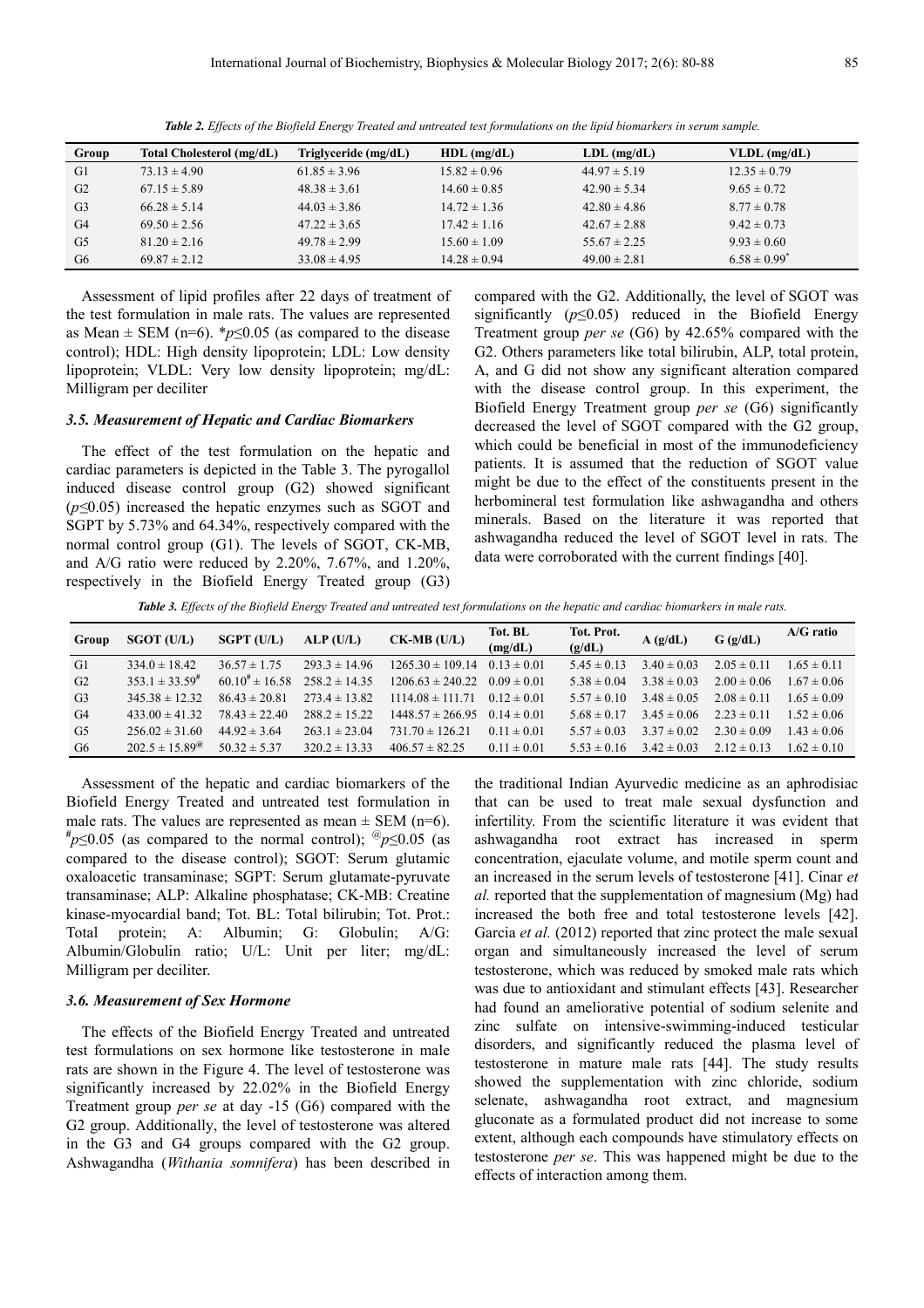

*Figure 4. The effects of the Biofield Energy Treated and untreated test formulations on testosterone in male rats. All the values are represented as*   $mean \pm SEM (n=6)$ 

# **4. Conclusions**

The current results indicated that, the ratio of the CD4<sup>+</sup> /CD8<sup>+</sup> was significantly increased by 51.98% in the Biofield Energy Treated test formulation (G3) compared with the disease control group (G2). Besides, the level of IgM was also significantly increased by 28.57% in the G3 group compared with the G2 group. The G3 group showed a significant decreased the level of lipid biomarkers such as TG and VLDL by 8.99% and 9.12%, respectively compared with the G2 group. Moreover, the level of cardio-biomarker CK-MB was significantly reduced by 7.67% in the G3 group compared with the G2 group. The IgM was significantly increased by 28.57% in the G3 group compared with the G2 group. Therefore, it is assumed that The Trivedi Effect® -Energy of Consciousness Healing Treatment to the test formulation shown a significant impact on immune, cardiac, and lipid biomarkers. The Trivedi Effect® - Energy of Consciousness Healing Treatment administered remotely by the eighteen Biofield Energy Healers enhanced the herbomineral test formulation's anti-inflammatory and immunomodulatory properties without any adverse effect to the animals throughout the exposure period. Overall, it can be concluded that the novel herbomineral formulation showed better immunomodulatory action compared with the untreated test formulation against many infectious diseases like Lupus, Addison Disease, Celiac Disease (glutensensitive enteropathy), Dermatomyositis, Graves' Disease, Hashimoto Thyroiditis, Multiple Sclerosis, Myasthenia Gravis, Pernicious Anemia, Aplastic Anemia, Reactive Arthritis, Rheumatoid Arthritis, Sjogren Syndrome, Systemic Lupus Erythematosus, Type 1 Diabetes, Alopecia Areata, Crohn's Disease, Fibromyalgia, Vitiligo, Psoriasis, Scleroderma, Chronic Fatigue Syndrome and Vasculitis, as well as inflammatory disorders such as Asthma, Ulcerative Colitis, Alzheimer's Disease, Atherosclerosis, Dermatitis, Diverticulitis, Hepatitis, Irritable Bowel Syndrome, Parkinson's Disease, etc. Further, The Trivedi Effect<sup>®</sup> Treated test formulation can also be used in the prevention of immune-mediated tissue damage in cases of organ transplants (for example heart transplants, kidney transplants and liver transplants), for autoimmune disorders, anti-aging, stress

prevention and management, and for the improvement of overall health and quality of life.

# **Abbreviations**

Na-CMC: Sodium carboxymethyl cellulose, SD: *Sprague Dawley*, TC: Total cholesterol, TG: Triglycerides, LDL: Low density lipoprotein, HDL: High density lipoprotein, VLDL: Very low density lipoprotein, ALP: Alkaline phosphatase, SGOT: Serum glutamic oxaloacetic transaminase, SGPT: Serum glutamate-pyruvate transaminase, TLC: Total leukocyte count, DLC: Differential leukocyte count, CK-MB: Creatine kinase myocardium band.

# **Acknowledgements**

The authors are grateful to Dabur Research Foundation, Trivedi Science, Trivedi Global, Inc., Trivedi testimonials and Trivedi Master Wellness for their support throughout the work.

# **References**

- [1] Thomson GE (2007) The health benefits of traditional chinese plant medicines: Weighing the scientific evidence: A report for the rural industries research and development corporation, RIRDC, Barton, Australia.
- [2] Rishton GM (2008) Natural products as a robust source of new drugs and drug leads: Past successes and present day issues. Am J Cardiol 101: 43D-49D.
- [3] Mukhtar M, Arshad M, Ahmad M, Pomerantz R, Wigdahl B, Parveen Z (2008) Antiviral potentials of medicinal plants. Virus Res 131: 111-120.
- [4] Wang JZ, Mao XJ, Ito H, Shimura K (1991) Immunomodulatory activity of polysaccharide from *Acanthopanex obovatus* roots. Planta Med 57: 335-336.
- [5] Lukác N, Massányi P (2007) Effects of trace elements on the immune system. Epidemiol Mikrobiol Imunol 56: 3-9.
- [6] Galland L (1988) Magnesium and immune function: An overview. Magnesium 7: 290-299.
- [7] Wintergerst ES, Maggini S, Hornig DH (2007) Contribution of selected vitamins and trace elements to immune function. Ann Nutr Metab 51: 301‐323.
- [8] Ziauddin M, Phansalkar N, Patki P, Diwanay S, Patwardhan B (1996) Studies on the immunomodulatory effects of ashwagandha. J Ethnopharmacol 50: 69-76.
- [9] Singh N, Bhalla M, de Jager P, Gilca M (2011) An overview on ashwagandha: A Rasayana (Rejuvenator) of Ayurveda. Afr J Tradit Complement Altern Med 8: 208-213.
- [10] Mager J, Moore D, Bendl D, Wong B, Rachlin K, Yount G (2007) Evaluating biofield treatments in a cell culture model of oxidative stress. Explore (NY) 3: 386-390.
- [11] Jain S, Hammerschlag R, Mills P, Cohen L, Krieger R, Vieten C, Lutgendorf S (2015) Clinical studies of biofield therapies: Summary, methodological challenges, and recommendations. Glob Adv Health Med 4: 58-66.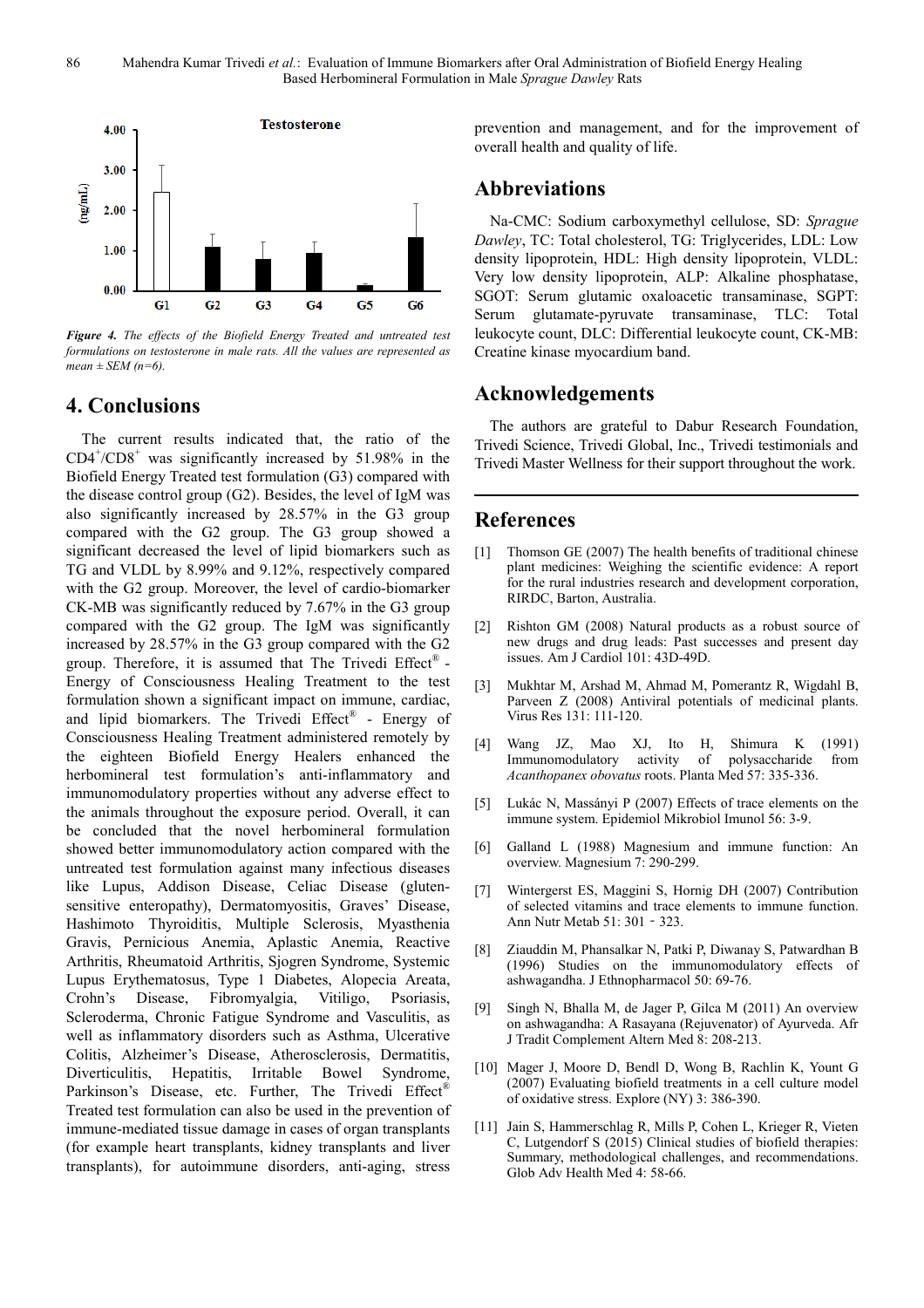- [12] Rubik B (2002) The biofield hypothesis: Its biophysical basis and role in medicine. J Altern Complement Med 8: 703-717.
- [13] Trivedi MK, Patil S, Shettigar H, Mondal SC, Jana S (2015) The potential impact of biofield treatment on human brain tumor cells: A time-lapse video microscopy. J Integr Oncol 4: 141.
- [14] Trivedi MK, Patil S, Shettigar H, Gangwar M, Jana S (2015) *In vitro* evaluation of biofield treatment on cancer biomarkers involved in endometrial and prostate cancer cell lines. J Cancer Sci Ther 7: 253-257.
- [15] Trivedi MK, Patil S, Shettigar H, Mondal SC, Jana S (2015) *In vitro* evaluation of biofield treatment on *Enterobacter cloacae*: Impact on antimicrobial susceptibility and biotype. J Bacteriol Parasitol 6: 241.
- [16] Trivedi MK, Patil S, Shettigar H, Mondal SC, Jana S (2015) Evaluation of biofield modality on viral load of hepatitis B and C Viruses. J Antivir Antiretrovir 7: 083-088.
- [17] Trivedi MK, Patil S, Shettigar H, Mondal SC, Jana S (2015) An impact of biofield treatment: Antimycobacterial susceptibility potential using BACTEC 460/MGIT-TB System. Mycobact Dis 5: 189.
- [18] Trivedi MK, Branton A, Trivedi D, Nayak G, Mondal SC, Jana S (2015) Antimicrobial sensitivity, biochemical characteristics and biotyping of *Staphylococcus saprophyticus*: An impact of biofield energy treatment. J Women's Health Care 4: 271.
- [19] Trivedi MK, Branton A, Trivedi D, Nayak G, Mondal SC, Jana S (2015) Evaluation of antibiogram, genotype and phylogenetic analysis of biofield treated *Nocardia otitidis*. Biol Syst Open Access 4: 143.
- [20] Trivedi MK, Branton A, Trivedi D, Nayak G, Charan S, Jana S (2015) Phenotyping and 16S rDNA analysis after biofield treatment on *Citrobacter braakii*: A urinary pathogen. J Clin Med Genom 3: 129.
- [21] Trivedi MK, Patil S, Shettigar H, Bairwa K, Jana S (2015) Spectroscopic characterization of chloramphenicol and tetracycline: An impact of biofield. Pharm Anal Acta 6: 395.
- [22] Trivedi MK, Patil S, Shettigar H, Bairwa K, Jana S (2015) Spectroscopic characterization of biofield treated metronidazole and tinidazole. Med Chem 5: 340-344.
- [23] Trivedi MK, Branton A, Trivedi D, Nayak G, Saikia G, Jana S (2016) Determination of isotopic abundance of  ${}^{2}H, {}^{13}C, {}^{18}O,$ and <sup>37</sup>Cl in biofield energy treated dichlorophenol isomers. Science Journal of Analytical Chemistry 4: 1-6.
- [24] Trivedi MK, Branton A, Trivedi D, Shettigar H, Bairwa K, Jana S (2015) Fourier transform infrared and ultravioletvisible spectroscopic characterization of biofield treated salicylic acid and sparfloxacin. Nat Prod Chem Res 3: 186.
- [25] Trivedi MK, Branton A, Trivedi D, Nayak G, Gangwar M, Jana S (2016) Molecular analysis of biofield treated eggplant and watermelon crops. Adv Crop Sci Tech 4: 208.
- [26] Trivedi MK, Branton A, Trivedi D, Nayak G, Mondal SC, Jana S (2015) Morphological characterization, quality, yield and DNA fingerprinting of biofield energy treated alphonso mango (*Mangifera indica* L.). Journal of Food and Nutrition Sciences 3: 245-250.
- [27] Trivedi MK, Branton A, Trivedi D, Nayak G, Mondal SC,

Jana S (2015) Evaluation of plant growth, yield and yield attributes of biofield energy treated mustard (*Brassica juncea*) and chick pea (*Cicer arietinum*) seeds. Agriculture, Forestry and Fisheries 4: 291-295.

- [28] Trivedi MK, Branton A, Trivedi D, Nayak G, Mondal SC, Jana S (2015) Evaluation of plant growth regulator, immunity and DNA fingerprinting of biofield energy treated mustard seeds (*Brassica juncea*). Agriculture, Forestry and Fisheries 4: 269-274.
- [29] Trivedi MK, Tallapragada RM, Branton A, Trivedi D, Nayak G, Jana S (2015) Characterization of physical and structural properties of aluminum carbide powder: Impact of biofield treatment. J Aeronaut Aerospace Eng 4: 142.
- [30] Trivedi MK, Nayak G, Patil S, Tallapragada RM, Latiyal O, Jana S (2015) Impact of biofield treatment on atomic and structural characteristics of barium titanate powder. Ind Eng Manage 4: 166.
- [31] Trivedi MK, Patil S, Nayak G, Jana S, Latiyal O (2015) Influence of biofield treatment on physical, structural and spectral properties of boron nitride. J Material Sci Eng 4: 181.
- [32] Trivedi MK, Nayak G, Patil S, Tallapragada RM, Latiyal O, Jana S (2015) Characterization of physical and structural properties of brass powder after biofield treatment. J Powder Metall Min 4: 134.
- [33] Ladics GS (2007) Primary immune response to sheep red blood cells (sRBC) as the conventional T-cell dependent antibody response (TDAR) test. J Immunotoxicol 4: 149-152.
- [34] Uppal SS, Verma S, Dhot PS (2003) Normal values of CD4 and CD8 lymphocyte subsets in healthy Indian adults and the effects of sex, age, ethnicity, and smoking. Cytometry B Clin Cytom 52: 32-36.
- [35] Mikolai J, Erlandsen A, Murison A, Brown KA, Gregory WL, Raman-Caplan P, Zwickey HL (2008) *In vivo* effects of ashwagandha (*Withania somnifera*) extract on the activation of lymphocytes. J Altern Complement Med 15: 423-430.
- [36] Yamada K, Hung P, Park TK, Park PJ, Limb BO (2011) A comparison of the immunostimulatory effects of the medicinal herbs echinacea, ashwagandha and brahmi. J Ethnopharmacol 137: 231-235.
- [37] Solomons NW (1998) Mild human zinc deficiency produces an imbalance between cell-mediated and humoral immunity. Nutr Rev 56: 27-28.
- [38] Jung Y, Rothenberg ME (2014) Roles and regulation of gastrointestinal eosinophils in immunity and disease. J Immunol 193: 999-1005.
- [39] Galioto AM, Hess JA, Nolan TJ, Schad GA, Lee JJ, Abraham D (2006) Role of eosinophils and neutrophils in innate and adaptive protective immunity to larval *Strongyloides stercoralis* in mice. Infect Immun 74: 5730-5738.
- [40] Sultana N, Shimmi AC, Hossain MT, Akhtar J (2012) Effects of ashwagandha (*Withania somnifera*) root extract on some serum liver marker enzymes (AST, ALT) in gentamicin intoxicated rats. J Bangladesh Soc Physiol 7: 1-7.
- [41] Ambiye VR, Langade D, Dongre S, Aptikar P, Kulkarni M, Dongre A (2013) Clinical evaluation of the spermatogenic activity of the root extract of ashwagandha (*Withania somnifera*) in oligospermic males: A pilot study. Evid Based Complement Alternat Med 2013: 571420.